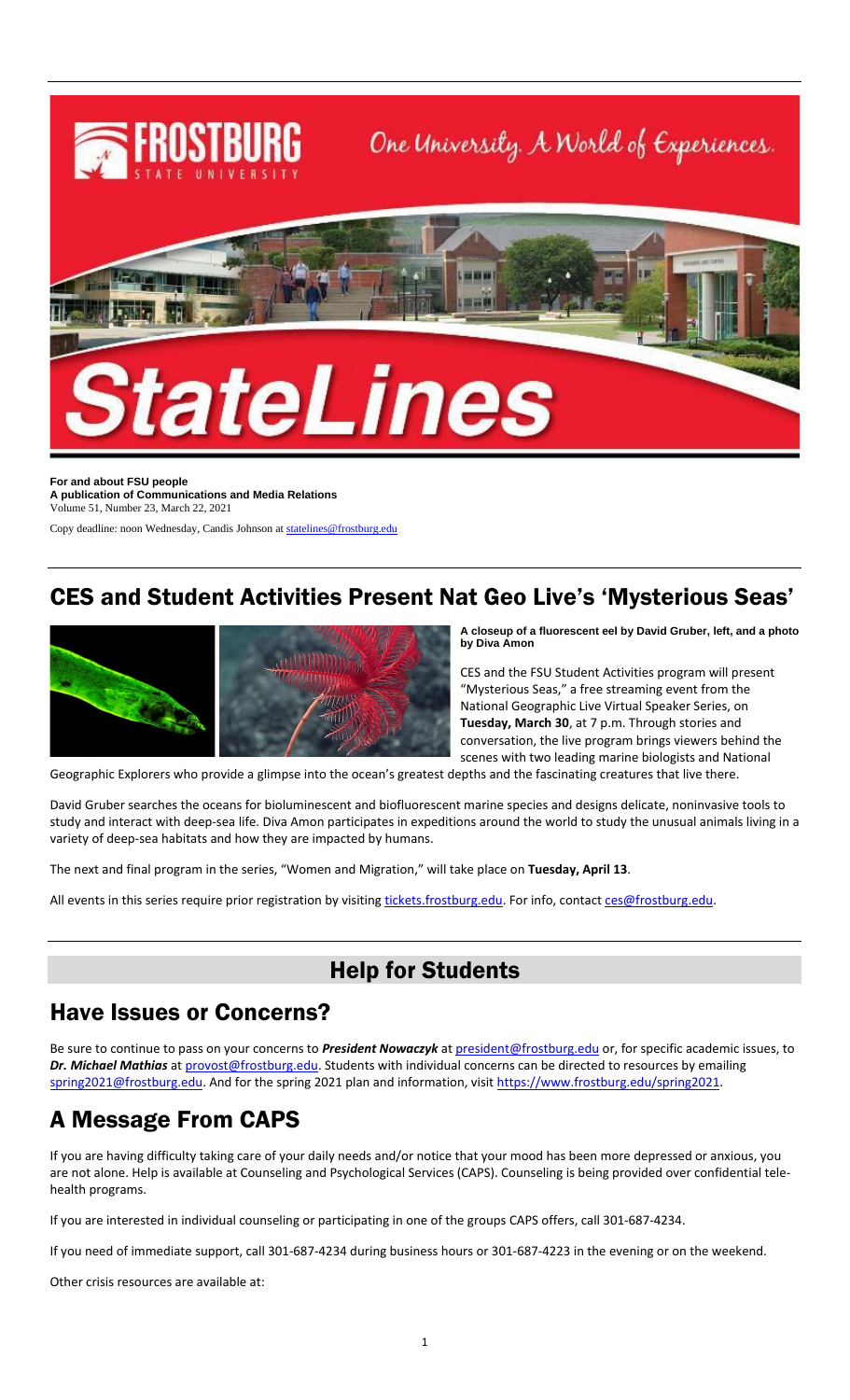National Suicide Prevention Lifeline: 1-800-273-8255

Trevor LifeLine: 1-866-488-7386

Veterans' Crisis Hotline: 1-877-VET2VET (1-877-838-2838)

Crisis Text Line: Text HOME to 741741 for free, 24/7 crisis counseling

911

#### Films

# Women's Studies Presents 'City of Joy'



To celebrate Women's History Month, Women's Studies will offer a free move screening of "City of Joy" on **Wednesday, March 24**, at 7 p.m. "City of Joy" is a documentary about a leadership community for women who are survivors of gender violence in Bukavu, in the Eastern Democratic Republic of Congo that opened in 2011 and has since served more than 1,500 women. This is a place that turns "pain into power" and provides women with a space to heal and learn valuable skills. The film tells the story of the first class of women to graduate from the program, as well as the way that this amazing organization came to be.

There will be a discussion following the film. Note: The film may be disturbing to victims of sexual violence, and faculty will be on hand virtually to provide support.

For info, contact Dr. Jill Morris at [jamorris@frostburg.edu.](mailto:jamorris@frostburg.edu)

<https://frostburg.webex.com/frostburg/j.php?MTID=m97da43833c6a9f4713e23b0960e3bfc0> Meeting number: 120 307 4280 Password: C85Pht8jj2m

Join by video system. Dial 1203074280@frostburg.webex.com. You can also dial 173.243.2.68 and enter your meeting number.

Join by phone. +1-408-418-9388 United States Toll Access code: 120 307 4280

### **Music**

**Because of the coronavirus pandemic, musical performances before live audiences of the general public will not be held until conditions warrant. However, the Department of Music is continuing its series of online presentations. Links will be posted at [www.frostburg.edu/concerts.](http://www.frostburg.edu/concerts)**

**Visit [www.frostburg.edu/concerts](http://www.frostburg.edu/concerts) and click an event to be directed to the FSU Localist Events page; click the red "Join Steam" button on the right side of page to join the livestream.**

**Unless otherwise noted, concerts are free to view online. For info, contact FSU's Department of Music at 301-687-4109.**

**If you miss the livestreams, Music Department recitals are available for viewing on YouTube: Frostburg Music Department.**

## Chamber Singers, University Chorale and Troubadours Tenor-Bass Choir in Livestreamed Jewish Composers Showcase

FSU's Department of Music will present the FSU Chamber Singers, University Chorale and Troubadours Tenor-Bass Choir in a livestreamed concert, titled "L'Chaim – To Life! A Jewish Composers Showcase," on **Friday, March 26**, at 7:30 p.m.

Per FSU event guidelines and COVID restrictions, the general public may only attend the online streamed event. The recital is open to 50 members of FSU community – faculty, staff or students – on a first-come, first-served basis.

Conducted by *Dr. Scott Rieker*, the Chamber Singers, University Chorale and Troubadours Tenor-Bass Choir will be joined by Cantor Richard Bessman from B'er Chayim in this wide-ranging evening of choral masterworks, folk melodies and avant-garde compositions. They will be accompanied by pianist *Dr. Joseph Yungen*.

The concert features compositions by Ernest Bloch, Salamone Rossi, Meredith Monk, Coreen Duffy and more, including two newly composed settings of "Psalms" by Dr. Moshe Knoll and a premiere by guest conductor Dr. Andrew Rosenfeld of Mount St. Mary's University.

To prevent the spread of the coronavirus, FSU follows state health guidelines requiring the wearing of masks and physical distancing from others. Visitors to campus must visi[t www.frostburg.edu/checkin](http://www.frostburg.edu/checkin) for symptom monitoring before arriving on campus and be prepared to display the "Reduced Risk" badge.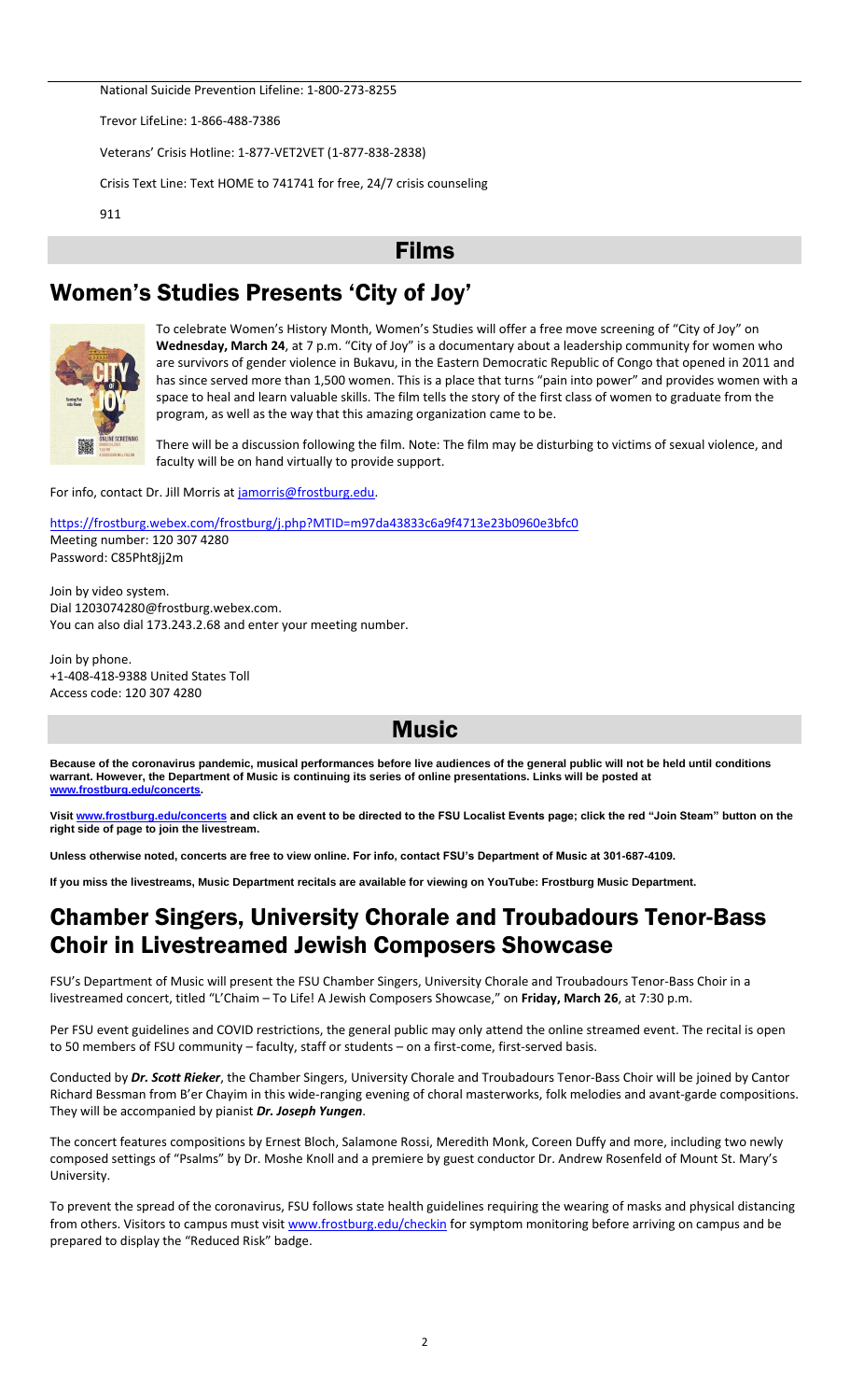# Student Robert Bittinger Presents Livestreamed Senior Piano Recital

FSU's Department of Music will present *Robert Bittinger* in a livestreamed senior piano recital on **Sunday, March 28**, at 3 p.m.

Bittinger will perform "Sonata K. 27" and "Sonata K. 208" by Domenico Scarlatti, "Sonata in B Minor, Hob.XVI:32" by Joseph Haydn, "Suite bergamasque" by Claude Debussy, "Nocturne No. 13" by Gabriel Fauré and "Polonaise Op. 40, No. 2" by Frédéric Chopin.

# Student Nathan Richards Will Perform Livestreamed Senior Guitar Recital, 'Here, There Be Dragons'

FSU's Department of Music will present *Nathan Richards* in a livestreamed senior guitar recital, "Here, There Be Dragons," on **Friday, April 2**, at 7:30 p.m. He will be accompanied by FSU student *Shawn Zimmerman* and *Dr. Isaac Greene*.

Richards will perform "The Rose in the Garden" by Carlo Domeniconi, "Les Adieux, Op. 21" by Fernando Sor, "Etude, Op. 60, No. 7" by Matteo Carcassi, "Etude 4" from "Estudios Sencillos" by Leo Brouwer, "Partita in A Minor" by Johann Anton Logy, "¡Adelita!" and "Lágrima" by Francisco Tárrega, "Variations on a Sarabande by Handel" by Ferdinand Rebay and "Fantasia of Three Parts" by Orlando Gibbons.

# Dr. Joseph Yungen to Perform in Online Faculty Artist Series Concert

The FSU Department of Music will present pianist *Dr. Joseph Yungen* in a livestreamed Faculty Artist Series concert on **Sunday, April 4**, at 3 p.m. from FSU's Pealer Recital Hall.

Per FSU event guidelines and COVID restrictions, the general public may only attend the online streamed event. The recital is open to 50 members of FSU community – faculty, staff or students – on a first-come, first-served basis.

Yungen will perform "Jesu, Joy of Man's Desiring" and "Prelude and Fugue in G Major, BWV 860 From 'The Well-Tempered Clavier, Book 1'" by Johann Sebastian Bach; "Allegro maestoso," "Andante cantabile con espressione" and "Presto" from "Piano Sonata No. 8 in A Minor, K. 310" by Wolfgang Amadeus Mozart; "Allegro inquieto," "Andante caloroso" and "Precipitato" from "Piano Sonata No. 7 in B-flat Major, Op. 83" by Sergei Prokofiev; "Mazurka in D-flat Major, Op. 30, No. 3," "Mazurka in A Minor, Op. 17, No. 4," "Mazurka in A-flat Major, Op. 59, No. 2" and "Mazurka in B Minor, Op. 33, No. 4"by Frédéric Chopin, as well as "Scherzo No. 4 in E Major, Op. 54" and "Barcarolle in F-sharp Major, Op. 60," also by Chopin.

"Jesu, Joy of Man's Desiring" (or simply "Joy") is a piece of music derived from a chorale setting of the cantata "Herz und Mund und Tat und Leben, BWV 147" ("Heart and Mouth and Deed and Life") Bach composed in 1723. It is often performed slowly and reverently at wedding ceremonies, as well as during Christian festive seasons like Christmas and Easter.

"The Well-Tempered Clavier, BWV 846–893" is a collection of two sets of preludes and fugues in all 24 major and minor keys, composed for solo keyboard. In Bach's time, clavier (keyboard) was a generic name indicating a variety of keyboard instruments. Book 1 was composed in the early 1720s.

"Piano Sonata No. 8 in A Minor, K. 310" was written in 1778, the first of only two Mozart piano sonatas in a minor key. It was composed in the summer of 1778 around the time of his mother's death, one of the most tragic times of his life.

Prokofiev's "Piano Sonata No. 7 in B-flat Major, Op. 83" (1942), which is occasionally called the "Stalingrad," is a sonata composed for solo piano, the second of the three "War Sonatas." The piece was first performed in 1943 in Moscow.

Over the years 1825-1849, Chopin wrote at least 59 mazurkas for piano, based on the traditional Polish dance. However, while he used the traditional mazurka as his model, he was able to transform his pieces into an entirely new genre, one that became known as the "Chopin genre." His composition of these mazurkas also signaled new ideas of nationalism.

Chopin composed "Scherzo No. 4 in E Major, Op. 54" in 1842. Unlike the preceding three scherzi, the E-major is generally calmer in temperament, though it still possesses some exceptionally passionate and dramatic moments.

"Barcarolle in F-sharp Major, Op. 60" is a piece for solo piano Chopin composed between 1845 and 1846, three years before his death. Based on the barcarolle rhythm and mood, it features a sweepingly romantic and slightly wistful tone. This is one of Chopin's last major compositions and is often considered one of his more demanding.

To prevent the spread of the coronavirus, FSU follows state health guidelines requiring the wearing of masks and physical distancing from others. Visitors to campus must visi[t www.frostburg.edu/checkin](http://www.frostburg.edu/checkin) for symptom monitoring before arriving on campus and be prepared to display the "Reduced Risk" badge.

# Readings

# CLA to Host Virtual Reading by Bestselling Author Russell Shorto



As part of its Spring Reading Series, FSU's Center for Literary Arts will host a virtual reading by writer Russell Shorto on **Thursday, April 1**, at 7:30 p.m. This semester, readings will be livestreamed to YouTube and will thereafter be available on the CLA channel at [https://www.youtube.com/channel/UCqtBS9H9vtPSR4Vfd3pudTw,](https://www.youtube.com/channel/UCqtBS9H9vtPSR4Vfd3pudTw) or search for Frostburg Center for Literary Arts on YouTube.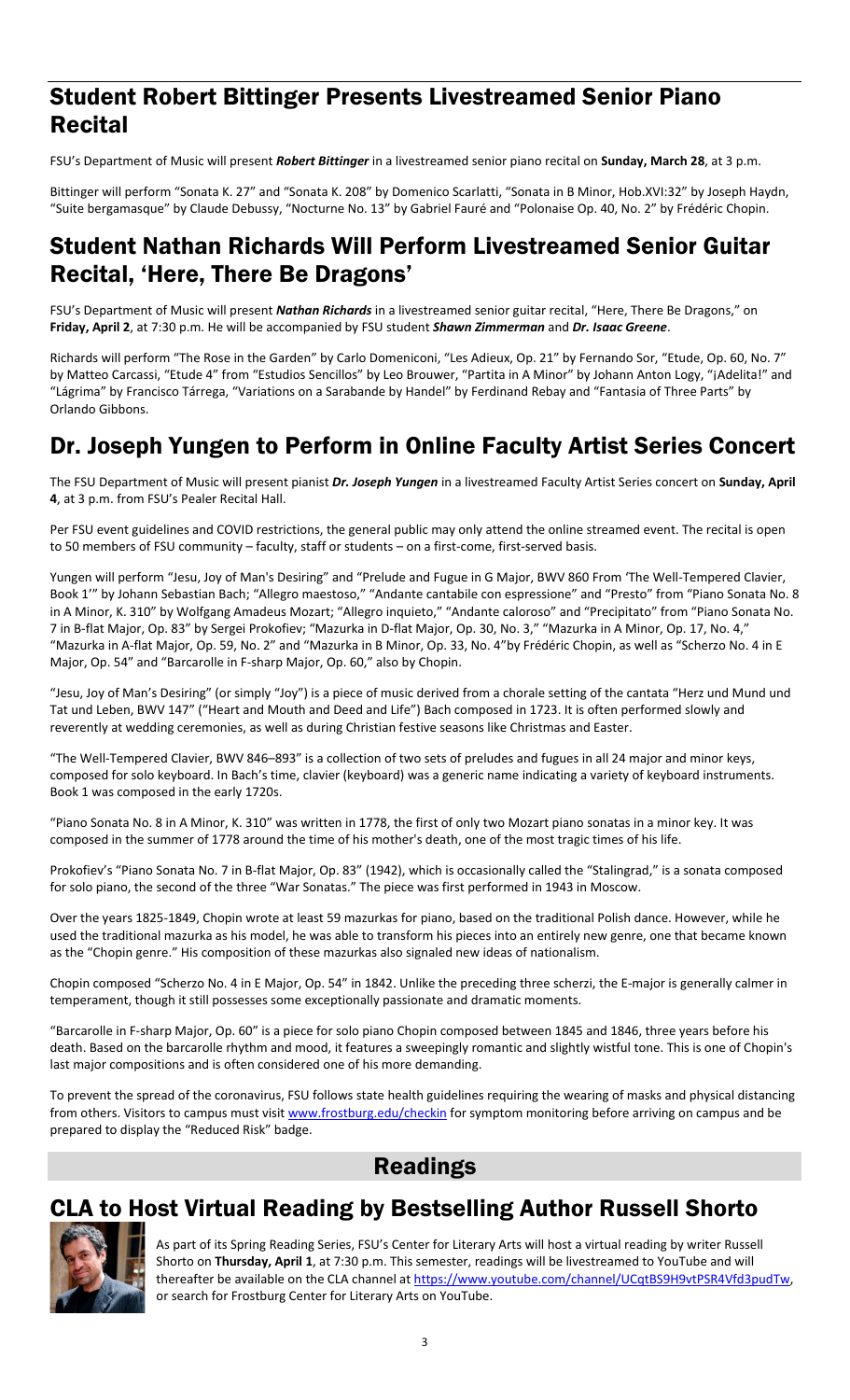Shorto is a bestselling American author, historian and journalist. His most recent book of narrative history, "Smalltime," is about his grandfather, a mob boss in Johnstown, Pa. He is best known for his book on the Dutch origins of New York City, "The Island at the Center of the World." Shorto's previous books have been published in 14 languages and have won numerous awards.

In 2009, he was given a knighthood by the Dutch government for advancing Dutch-American historical awareness. In 2018 he was inducted into the New York State Writers Hall of Fame. He is a senior scholar at the New Netherland Institute and a contributing writer at the New York Times Magazine.

Shorto was recently interviewed on NPR's "Fresh Air." The interview can be heard at [https://www.npr.org/2021/02/02/963158398/author-digs-into-familys-smalltime-mob-operation-finds-family-secrets.](https://www.npr.org/2021/02/02/963158398/author-digs-into-familys-smalltime-mob-operation-finds-family-secrets)

For info, contact the Center for Literary Arts at 301-687-4340 o[r cla@frostburg.edu.](mailto:cla@frostburg.edu)

### Webinars

### Physics and Engineering Alumni Webinar Series – 'Internships and Capstones: Pathways to a Career'

"Internships and Capstones: Pathways to a Career" will be held on **Monday, March 22**, from 6 to 7 p.m. Three alums will share internship and capstone experiences at FSU in this next installment.

Join the Webex meeting directly at

[https://frostburg.webex.com/webappng/sites/frostburg/meeting/download/0a37083c69fd4873bef6eba9bb108448?siteurl=frostbu](https://frostburg.webex.com/webappng/sites/frostburg/meeting/download/0a37083c69fd4873bef6eba9bb108448?siteurl=frostburg&MTID=m281615e9cde513d0984491edbc2a0978) [rg&MTID=m281615e9cde513d0984491edbc2a0978.](https://frostburg.webex.com/webappng/sites/frostburg/meeting/download/0a37083c69fd4873bef6eba9bb108448?siteurl=frostburg&MTID=m281615e9cde513d0984491edbc2a0978) Alternatively, you can check out the webinar in Gira Center 186 (Planetarium). Email **ejmoore@frostburg.edu** for more ways to join!

*Sean Black '20* graduated from FSU with a double major in engineering (materials engineering concentration) and physics (traditional physics track), along with a minor in math. He completed two capstones for each of the majors: "Exploring the Geometry of Spiral Galaxies" (physics) and "Solar Water Heater for Sustainable Energy and Environmental Application" (engineering). Black held seven internships (across five programs) in fields ranging from additive manufacturing to ship design to systems engineering. His last internship landed him a full-time job offer at the Johns Hopkins Applied Physics Laboratory as a systems engineer, combat system analyst and artificial intelligence engineer.

*Adam Bosley '15/M'16* graduated with a bachelor's in physics (engineering physics track) and a minor in sociology. His capstone was a collaboration with fellow panelist *W. Michael Prohonic III* under the mentorship of *Dr. Jason Speights*. They created a prototype apparatus for measuring microthermal variations as a proof of concept for classifying atmospheric seeing relative to the turbulent layer on a ground-based planar sheet. Bosley had multiple internship-like opportunities at FSU, including at the Physics of Solar and Wind Power Summer Center and sky-viewing seminars with Speights. While completing his master's, Bosley taught as an adjunct lecturer for PHYS 215 General Physics I. He is an engineer at Special Operations Solutions. He is also completing another master's in systems engineering from Cornell University.

W. Michael Prohonic III '16 is a graduate in engineering (electrical engineering concentration) and physics (engineering physics track). While at FSU, he was an engineering intern at Phenix Technologies in Accident, Md., then a lab assistant at FSU in the Physics and Engineering Department. He collaborated with *Bosley* for his physics capstone. Prohonic also designed, tested and constructed a high-powered RF amplifier with *Dr. Gregory Latta* for his engineering capstone. Prohonic is a systems integration and test engineer on the E2-D Advanced Hawkeye program at Northrop Grumman in Saint Augustine, Fla. He recently finished his first class toward a master's in systems engineering at the Florida Institute of Technology.

### **Presentations**

# Appalachian Laboratory to Host Dr. Rob Dunn for Next Watershed Moments Event

The newest season of the Appalachian Laboratory's Watershed Moments Community Learning Series begins on **Thursday, March 25**, at 6:30 p.m. on Zoom when Dr. Rob Dunn discusses his newest book "Delicious," co-authored with Monica Sanchez. Dunn and Sanchez argue that deliciousness is an overlooked feature of the history of animal evolution and life in general and of human evolution and life in particular. Registration is required. Once registered, attendees will receive the Zoom information via email.

Register at [https://www.usmf.org/robdunn.](https://www.usmf.org/robdunn) For info, visit [www.umces.edu/watershed-moments](http://www.umces.edu/watershed-moments) or contact Rhonda Schwinabart at [rschwinabart@umces.edu.](mailto:rschwinabart@umces.edu)

### Exhibits

**To prevent the spread of the coronavirus, FSU follows state health guidelines requiring the wearing of masks and physical distancing from others. Visitors to campus must visit [www.frostburg.edu/checkin](http://www.frostburg.edu/checkin) for symptom monitoring before arriving on campus and be prepared to display the "Reduced Risk" badge.**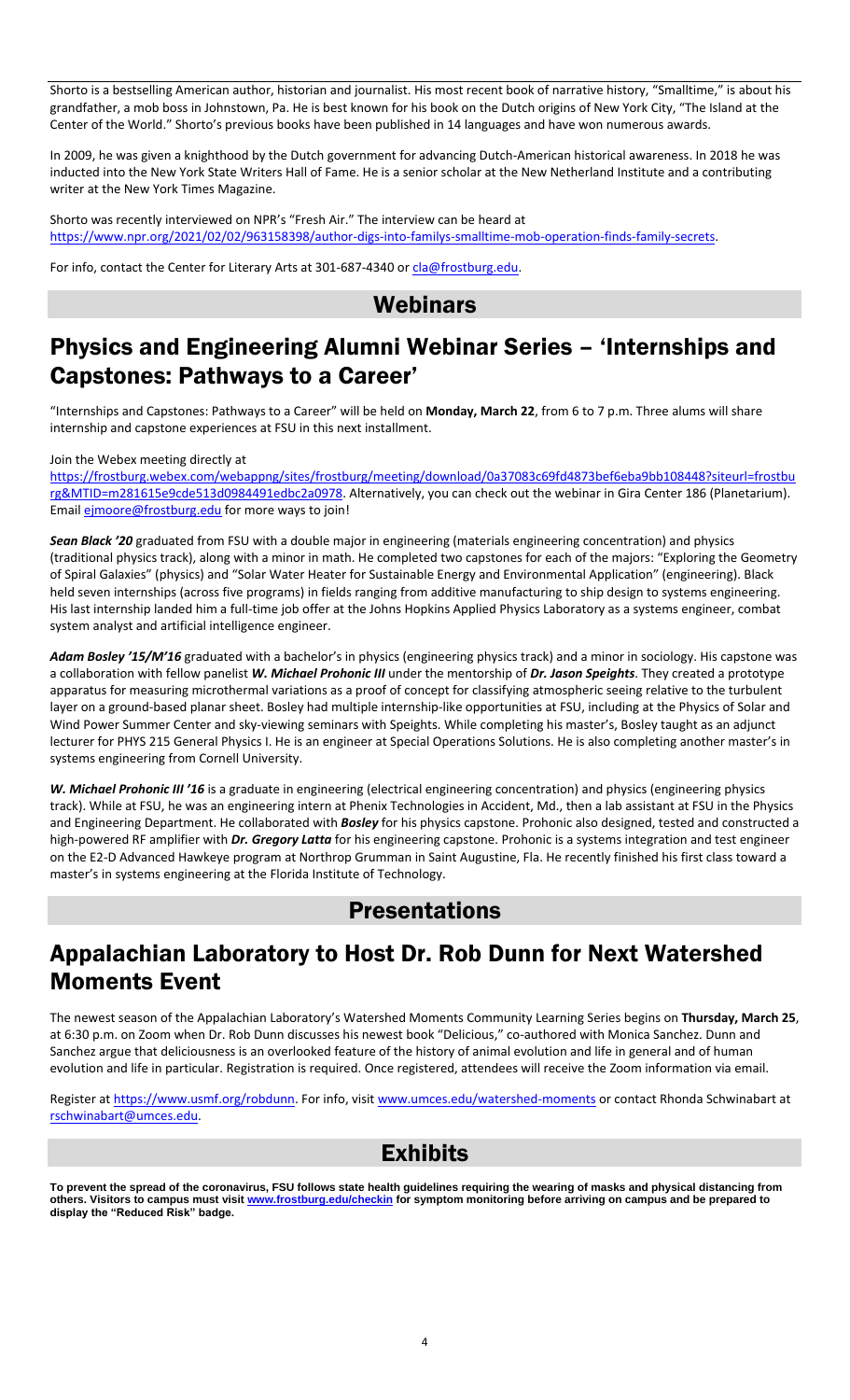# Department of Visual Arts to Host All-Campus Juried Art Exhibition



FSU's Department of Visual Arts will host the spring 2021 All-Campus Juried Art exhibition, which will open on **Friday, April 2**, at the Stephanie Ann Roper Gallery in FSU's Fine Arts Building. This exhibition, which is free and open to the public, will be on display through **Friday, April. 16**.

Students may enter up to five artworks for a fee of \$3 a piece. Work must be ready to hang. Work can be delivered to Ashley Lester's office, in Fine Arts 106B, **from Monday, March 22, to Friday, March 26**, between 1 and 3 p.m. Work must be picked up on **Monday, April 19**, in the Roper Gallery from 1 to 5 p.m. The juror,

*Jennifer Browne*, Department of English and Foreign Languages, will choose who will win the following awards: first place – \$100, second  $-$  \$75.00, third  $-$  \$50.00 and honorable mention  $-$  \$50.

For info, contact Lester at allester@frostburg.edu.

# Rachel Underwood's 'Sleepwalking Toward Extinction' at Roper Gallery



#### **Fire by Rachel Underwood**

FSU's Department of Visual Arts will present an exhibition by Rachel Underwood, titled "Sleepwalking Toward Extinction," through **Friday, March 26**, at the Stephanie Ann Roper Gallery in FSU's Fine Arts Building. This exhibition is free and open to the public.

The existential and conceptual problems posed by the current geological age are those at the heart of humanistic inquiry: what does it mean to be human, to live during this time? Underwood's large-scale paintings explore moments of animalistic urges, death, adaption and the consequences of human actions. She often uses a life-size

scale so the viewer can directly relate to and be confronted by the painting. Humans tend to primarily see themselves as apart from nature, rather than a part of it. Underwood examines the similarities and differences between the human animal and nature and what those relationships mean for the future.

For this exhibition, the Roper Gallery is open Monday through Friday from 1 to 5 p.m. For info, contact the Department of Visual Arts at 301-687-4797.

### Points of Pride

## Dr. Suranjana Nabar-Bhaduri Presents Paper at Global Academic Webinar

*Dr. Suranjana Nabar-Bhaduri*, an assistant professor in FSU's Department of Economics, presented her recently published paper, "The Economic Consequences of COVID-19: The Great Shutdown and the Rethinking of Economic Policy," at a global academic webinar co-hosted by the "International Journal of Political Economy" and "The Review of Political Economy" on March 9. This timely and globally relevant paper (co-authored with Dr. Matías Vernengo, an economics professor at Bucknell University in Lewisburg, Pa.) was published in a special issue of the "International Journal of Political Economy" devoted to the COVID-19 crisis (Vol. 49, Issue 4, Winter 2020).

It examines the implications of COVID-19 for economic policy and the role of the state and the Federal Reserve System in the U.S. economy. It argues that the main effect will be the reinforcement of trends with respect to counter-cyclical fiscal and monetary policies that had begun during the 2007-2009 Great Recession. The scale of fiscal policy responses needed will have significant implications for the size of the federal debt and are, therefore, likely to face political resistance and calls for fiscal austerity. Geopolitical concerns, aggravated by the pandemic, will be another significant factor contributing to the growing role of the state. The paper also argues that the financing needs of fiscal interventions will reinforce trends with respect to the role of Federal Reserve System as the fiscal agent of the Treasury previously witnessed during the Great Depression and the 2007-2009 Great Recession.

# Dr. James Saku Featured in Anthology of Black Geographers



*Dr. James Saku*, a professor in FSU's Department of Geography, is profiled in a publication by the American Geographical Society, titled "Celebrating Black Geographers: 1900-2000 Cohort." This anthology of Black geographers in the U.S. provides a single-source database of the contributions of Black geographers to their discipline.

For info about the anthology, visi[t https://americangeo.org/black-geographers-1900-2000.](https://americangeo.org/black-geographers-1900-2000)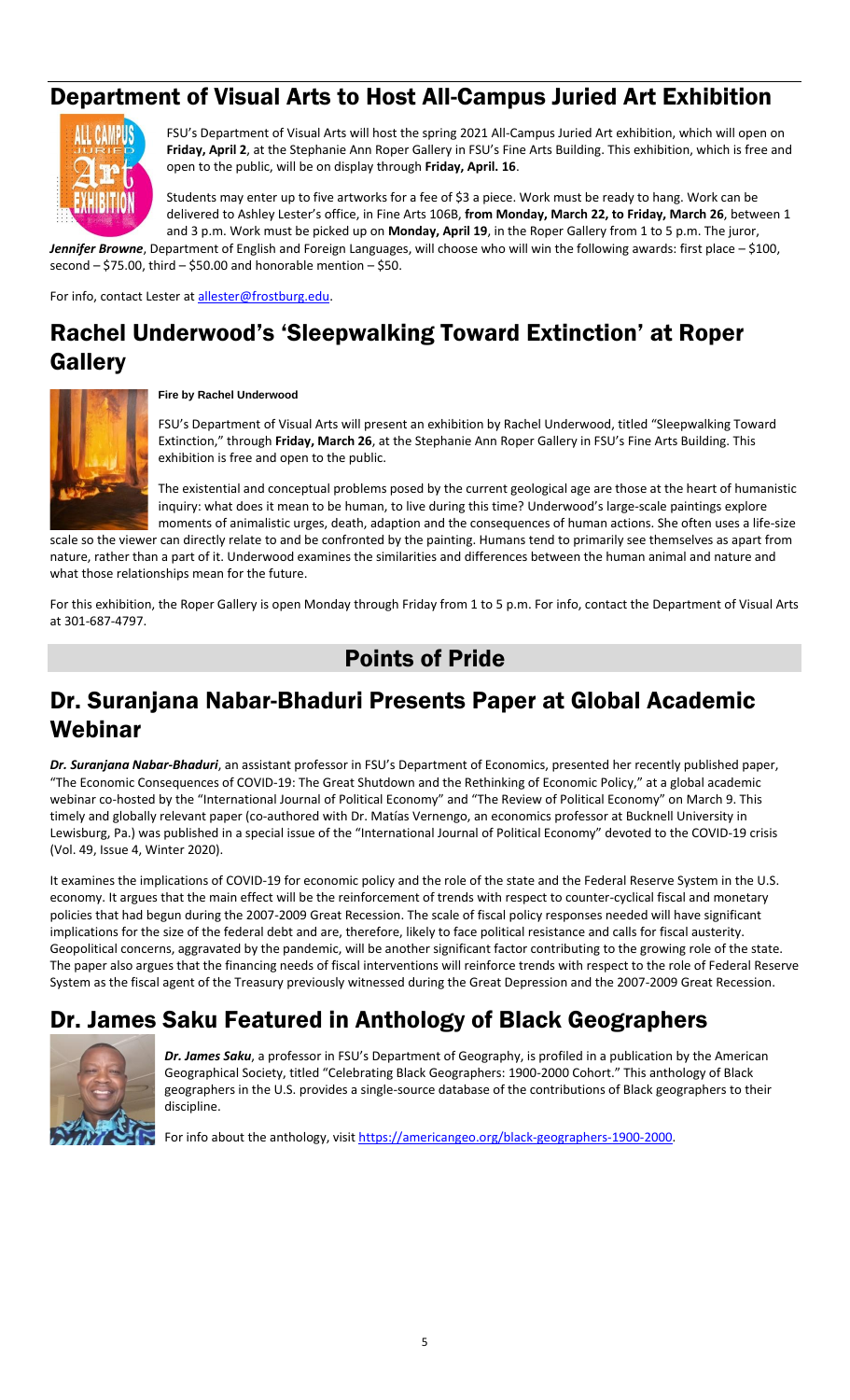# J. Glenn Beall Archives Credited as Primary Source in 'Bag Man'



The J. Glenn Beall Archives at FSU's Ort Library are credited as a primary source in Rachel Maddow and Michael Yarvitz's new book on Maryland's own Spiro Agnew, "Bag Man: The Wild Crimes, Audacious Cover-Up and Spectacular Downfall of a Brazen Crook in the White House," published by Crown in December [\(https://www.penguinrandomhouse.ca/books/622176/bag-man-by-rachel-maddow-and-michael](https://www.penguinrandomhouse.ca/books/622176/bag-man-by-rachel-maddow-and-michael-yarvitz/9780593136683)[yarvitz/9780593136683\)](https://www.penguinrandomhouse.ca/books/622176/bag-man-by-rachel-maddow-and-michael-yarvitz/9780593136683).

A hero of the book is the late George Beall, the U.S. attorney for the District of Maryland who pursued the vice president despite serious pressure to drop the case from his fellow Republicans, including future U.S. President George Herbert Walker Bush. Based on Maddow's MSNBC podcast of the same title

[\(https://www.youtube.com/watch?v=qXpfCpZ6CdM\)](https://www.youtube.com/watch?v=qXpfCpZ6CdM), which specifically credits Ort Library director *Dr. Lea Messman-Mandicott* as a "superhero," "Bag Man" is being developed as a film by Focus Features, to be directed by Ben Stiller and co-written by Adam Perlman, whose TV credits include "Billions," "The Good Wife" and "The Newsroom." Dedicated in 2002, with an endowment from U.S. Sen. J. Glenn Beall Jr. and Margaret Beall, the Beall Archives house four major collections, including the Beall family papers.

For info, visit [https://libguides.frostburg.edu/archives/home.](https://libguides.frostburg.edu/archives/home)

### Take Note

# Be Sure to Support WFWM During Its On-Air Fund Drive!



Through all of the challenges during the past year, WFWM has remained on the air to provide its unique blend of music, news and entertainment that keeps fans tuning in day after day.

For more than three decades, the Western Maryland area has come to rely on WFWM. Its largest expense, every year, comes from sourcing the world-class radio programs.

The WFWM Fund Drive takes place **Monday, March 22, to Saturday, March 27**, but you can make your gift now by clicking [https://www.givecampus.com/schools/FrostburgStateUniversity/2021-wfwm-on-air-fund-drive/?a=4363897.](https://www.givecampus.com/schools/FrostburgStateUniversity/2021-wfwm-on-air-fund-drive/?a=4363897) WFWM will kick-off the 2021 drive with on-air shout-outs to all the loyal listeners who gave ahead of time. To hear your name on the air, simply make a gift to WFWM today!

For info, contact Chuck Dicken at [cdicken@frostburg.edu.](mailto:cdicken@frostburg.edu)

## Faculty/Staff/Student Submissions Sought for Institutional Repository



Scholarly works or projects are being sought for the Ort Library's consortial Institutional Repositor[y eScholarship@frostburg.](https://mdsoar.org/handle/11603/1)

The faculty collection link is<https://mdsoar.org/handle/11603/2187> and the staff collection link i[s https://mdsoar.org/handle/11603/2188.](https://mdsoar.org/handle/11603/2188)

eScholarship@frostburg is also used for campus publications - [https://mdsoar.org/handle/11603/2855.](https://mdsoar.org/handle/11603/2855) All yearbooks and most commencement programs are there. The State-to-Date Newspaper (previous name for The Bottom Line) will be next.

The Maryland Shared Open Access Repository (MD-SOAR) is a shared digital repository platform for 12 colleges and universities in Maryland. MD-SOAR is jointly governed by all participating libraries; each library provides customized repository services and collections that meet local institutional needs. As managed by the Ort Library, MD-SOAR allows for the storage and access to academic materials created at FSU or related to FSU.

For info on how to submit items to MD-SOAR, contact Liza Zakharova, Special Collections librarian/archivist, at [ylzakharova@frostburg.edu.](mailto:ylzakharova@frostburg.edu)

# SGA Election Information



Positions are available for 10 on-campus senators, 10 off-campus senators, eight at-large senators, president, vice president and treasurer.

Campaigning will continue through **Tuesday, March 23**.

The election will be held on **Wednesday, March 24**, from 9 a.m. through midnight on **Thursday, March 25**. The election will be on Bobcat Connect – a link will be emailed to all students at 9 a.m. on **March 24**.

Results of the election will be posted on the SGA Office Door, Lane 223, within 24 hours after the results are officially tabulated.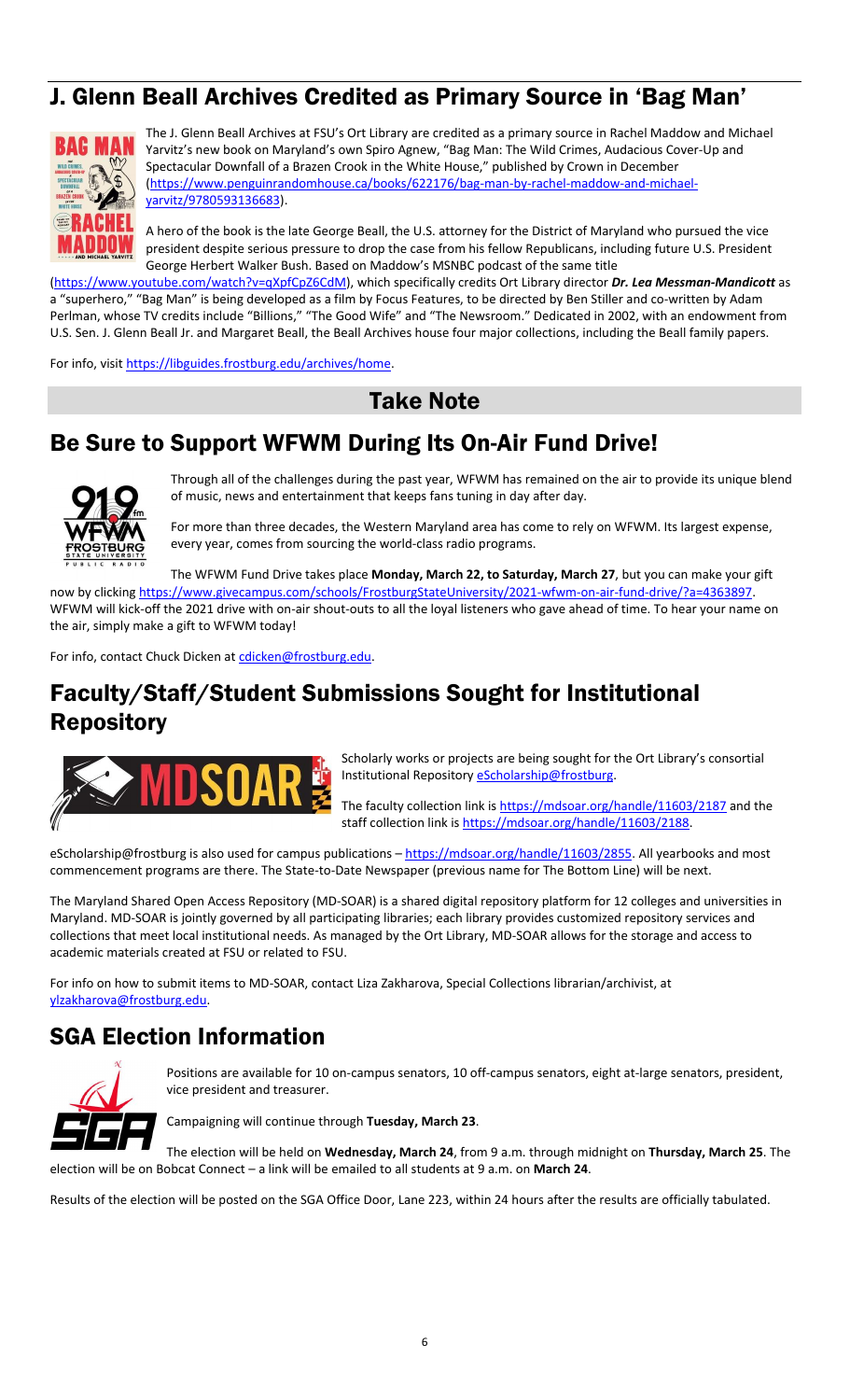# Bittersweet Literary Magazine Accepting Submissions for Print and Digital Editions

Bittersweet, FSU's literary magazine, is accepting submissions for the spring 2021 edition. Creative works for the print edition can be poetry, short stories, photography, visual art and creative nonfiction. These works should be between one and five pages and are due **Monday, March 22**. Other creative works, including podcast episodes, audio clips and video submissions, will be considered for online publication on Bittersweet's website[, www.bittersweetmag.com.](http://www.bittersweetmag.com/) The spring 2021 magazine will center around the theme of "Life Under Lockdown" as a way to commemorate the last year amid the coronavirus pandemic; however, creative works on any topic are encouraged.

For info, contact *Phillip Fralin*, the editor, at **bittersweetfsu@gmail.com**. Fralin talked about this year's Bittersweet magazine during an episode of "The Bottom Line on Air." Check out the segment at https://www.youtube.com/watch?v=JsZC\_dY4kNM.

The 2021 Bittersweet edition will be available in print on **Saturday, May 1**, with details about an opening reception to follow.

# Info Sessions – Ask Anything About NSE

National Student Exchange colleges and universities welcome you for the summer 2021, fall 2021 and/or spring 2022 collegiate student exchange. To learn more about NSE, join a virtual NSE Info Session where the basics of NSE (tuition, financial aid, course options, housing and research tips) will be reviewed and your questions answered. All you need is a computer or phone with audio.

Dates and times of the sessions are as follows: **Thursday, March 25**, from 1 to 2 p.m. (Eastern), **Friday, April 2**, from 11 a.m. to noon (Eastern) and **Thursday, April 15**, from 3 to 4 p.m. (Eastern).

For info, contact Amy Shimko at [alshimko@frostburg.edu](mailto:alshimko@frostburg.edu) or visit [https://nse.org/exchange/info/?z=1#homeinfo.](https://nse.org/exchange/info/?z=1#homeinfo)

### Growing a Healthy Food System in a Pandemic World – A Virtual Three-Day Conference

The 2021 Western Maryland Food Council Virtual Conference, a three-day event, will be held from 1 to 3:30 p.m. on the following **Thursdays: March 25 and April 1 and 8**.

Info on the three sessions follows:

#### **Session One on March 25**

Keynote Speaker: Mark Winne, senior advisor for the Johns Hopkins Center for a Livable Future and author of the book "Food Town, USA."

Theme: "Becoming a Food Town, USA: Building a Robust Western Maryland Food System." The online discussion will address challenges facing Western Maryland's food growers, food distributers and food consumers.

#### **Session Two on April 1**

Theme: "Food is Medicine." This online discussion will address the increasing prevalence of obesity, diabetes and other food-related diseases indicative of a failing food system, as well as techniques for healthy living using mind-body connection strategies.

#### **Session Three on April 8**

Theme: "Food Access." The online discussion will address the challenges of making healthy food accessible to vulnerable populations during a pandemic and will include a special community dialogue, "Eat. Learn. Council: A Day of Civility," with guidance from Allegany County's Choose Civility chapter, Allegany College of Maryland's Democracy Commitment Committee and the **FSU Department of Communication's Communication Leadership Lab**.

For info, visit<https://go.umd.edu/2021WMFCConference> or contact Willie Lantz at 301-334-6960 o[r wlantz@umd.edu.](mailto:wlantz@umd.edu)

**Note:** FSU's Communication Leadership Lab will partner with ACM's Democracy Commitment to facilitate a discussion about what was learned during the three-day WMFC Conference on **Thursday, April 8**, at 2 p.m. as part of Allegany County's Day of Civility 2021.

## Leadership Residency Program on Nonprofit Leadership

The annual Leadership Residency program will be held on **Tuesday, March 30**, at 6 p.m. Sponsored by the Leadership Studies program and the Department of Management, "Why Not Nonprofit? Three Local Leaders Discuss the Relevance of Nonprofit Leadership Today" will feature a virtual discussion among Leah Shaffer of the Community Trust Foundation, Julie Westendorff of the Allegany Arts Council and Jennifer Walsh of The Greater Cumberland Committee. The leaders will discuss how they became involved and invested in nonprofit leadership, as well as strategies for addressing Zoom fatigue, projecting an engaging presence online, balancing work and life obligations, building a network locally and supporting each other.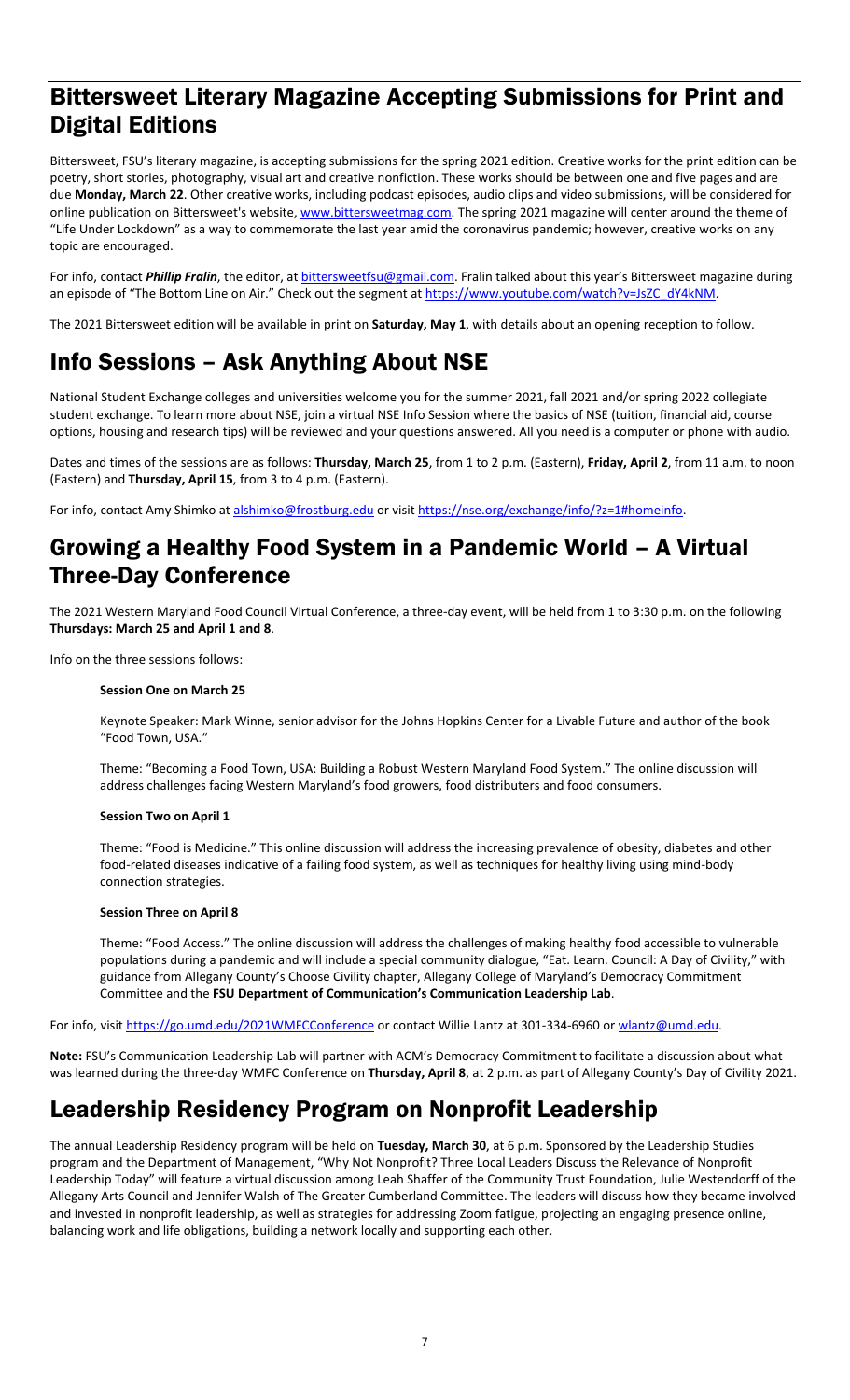

Shaffer is the executive director of the Community Trust Foundation, Inc. Since joining the organization in 2017, she has successfully doubled its assets, increased name recognition and helped many philanthropic donors enhance the quality of life in their community. Shaffer's career has always been guided by her underlying passion for youth development and community wellness. She brings her strong professional experience in small business ownership, grant management and nonprofit work to help make a positive difference in the region. Originally from Bedford, Pa., Shaffer returned to the area after earning her degrees and resides in Mineral County, W.Va.



Westendorff serves as executive director of the Allegany Arts Council. She joined the organization in 2018 after relocating from the Washington, D.C., area, with the specific intention to get involved in a small, rural community. Her career includes more than 15 years of corporate event planning and nonprofit management, as well as several years spent traveling with two lawmakers, where she was responsible for managing logistics around the globe. Westendorff is active in the community and serves on the boards of the Western Maryland Health System Auxiliary and Allegany County Chamber of Commerce.



Walsh is the executive director of The Greater Cumberland Committee. Following law school, she served as a law clerk for Justice Joseph Baca at the New Mexico Supreme Court in Santa Fe, then for Judge Hiram Puig-Lugo at the District of Columbia Superior Court in Washington, D.C. Walsh worked as a legislative assistant at the U.S. Senate for former U.S. Sen. Jeff Bingaman before moving to Cumberland. She has been practicing law in Cumberland since 2004 and practices part time in the areas of estate and long-term care planning at Geppert McMullen Paye & Getty. She is a fellow in the inaugural 2019-2020 Appalachian Leadership Institute Class.

This annual event is free and open to the public. Register for access to the virtual event link at https://bit.ly/3qlkUE1. For info, contact Dr. Elesha L. Ruminski, professor of Communication Studies and coordinator of Leadership Studies and the Communication Leadership Lab, at [elruminski@frostburg.edu.](mailto:elruminski@frostburg.edu)

# Nominations for Student Affairs Leadership and Engagement Awards

Nominations are being accepted for the Student Affairs Leadership and Engagement Awards (formerly the Leadership Awards). The award categories have been expanded to highlight the exceptional leadership experienced on campus, as well as excellence in engagement, which often goes together with leadership.

Do you know a great student leader from your class, a recognized student organization you are involved with or one of your advisees? Do you work with an amazing colleague who has gone above and beyond and deserves to be recognized? Be sure to take a few moments and nominate them for one of the many award categories available.

Nominations are being accepted for the period **April 1, 2020, to March 31, 2021**, with a **Wednesday, March 31**, submission deadline for this year's awards. For info on award categories, eligibility information or frequently asked questions, or to submit a nomination, visit the Leadership and Engagement Awards website at [http://involvement.frostburg.edu/LUC/Awards.](http://involvement.frostburg.edu/LUC/Awards)

Student Affairs Leadership and Engagement Awards will be held virtually on **Thursday, April 29**, at 6 p.m.

# Choose Civility: Allegany County Celebrates Day of Civility

The annual Day of Civility focuses on spreading kindness, building understanding and strengthening civility throughout the community. Check out the Choose Civility: Allegany County Facebook page for information regarding Day of Civility events happening on **Thursday, April 8**, including a virtual session on Communication Leadership that will focus on civil discourse across differences and how to best define "civility." Participants will explore what communication leadership will look like locally to increase cooperation and collaboration to solve the community's challenges. Details will follow. Other events are already set, so watch for event link information on social media and through available links.

On **April 8** from 2 to 3 p.m., join in a virtual community dialogue, titled "Eat. Learn. Council: A Day of Civility." As part of Western Maryland Food Council's three-day conference dedicated to growing a healthy food system in a pandemic world, this free session will be guided by Allegany College of Maryland's Democracy Commitment Committee and FSU's Communication Leadership Lab and will focus on the discussion of food systems in relation to Choose Civility principals. Information about how to attend this session will be posted to the Choose Civility: Allegany County Facebook page and website, [www.alleganycountylibrary.info/choosecivility.](http://www.alleganycountylibrary.info/choosecivility) For info on the Western Maryland Food Council and the annual conference, visit www.wmdfoodcouncil.com/conference.html.

On **April 8** from 7 to 8 p.m., join in a virtual Braver Angels college debate, organized and moderated by students from FSU's Debate Team and LEAD 401 Citizen Leadership class. Allegany College of Maryland's Democracy Commitment Committee and FSU's Communication Leadership Lab will co-sponsor the event, guided by Choose Civility principals. Info about how to attend this session will be posted to the Choose Civility: Allegany County Facebook page and website, [www.alleganycountylibrary.info/choosecivilitypartners.](http://www.alleganycountylibrary.info/choosecivilitypartners)

# 'Reacting to the Past' Game for Faculty, Staff and Students

"Reacting to the Past" is an innovative teaching pedagogy that engages students in the learning process by assigning them historic roles for an extended in-class role-play game that encourages them to actively engage with discussion and debate around important "intellectual collisions." The Center for Teaching Excellence has sponsored several games in the past (Frederick Douglas, Greenwich Village and Climate Change), and FSU has been an institutional member of this group for many years.

With the support of the University Council on Diversity, Equity and Inclusion, the College of Business Dean's Office, the Center for Teaching Excellence and International Studies Program, the online role-playing game for students, staff and faculty will be held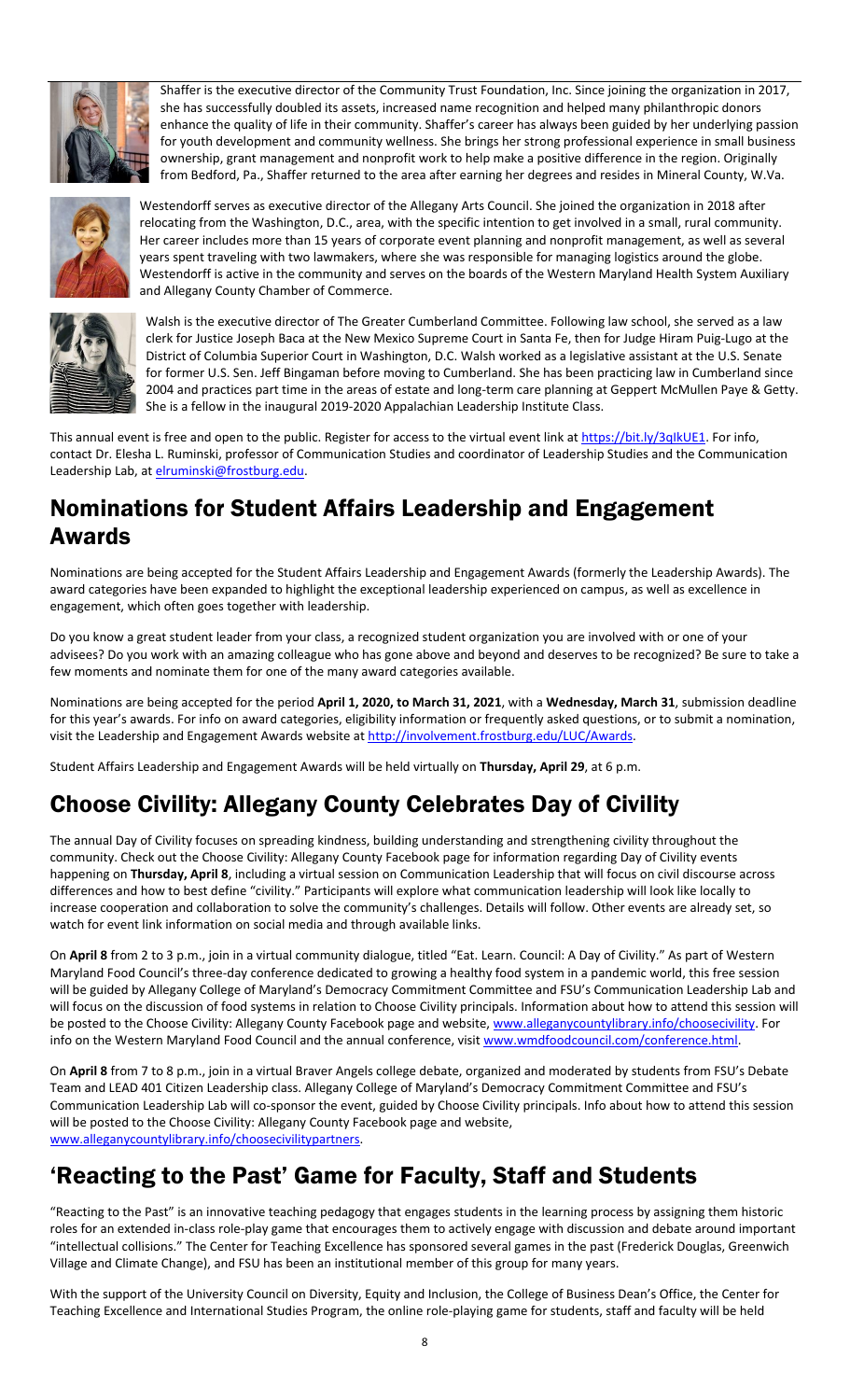virtually on **Friday, April 9**, and **Saturday, April 10**, and participants should be available that Friday from 3 p.m. to Saturday at 4 p.m. for various sessions. The game will be played in Gather.town, an innovate online teaching tool that provides an interactive classroom space.

This RTTP game is about the presence of the U.S. company, Firestone Tire and Rubber, in the West African country of Liberia in the 1930s. There are 30 roles to be "cast" in the game, so each participant will play a specific role; a variety of issues will be discussed and debated. Roles include W.E.B. DuBois, Harvey Firestone Jr., Marcus Garvey, Winston Churchill and Amelia Earhart, among others.

If you cannot attend the entire event, consider attending a Zoom conversation with Jennifer Worth, the director of "Reacting to the Past," at 10 a.m. on **April 10**.

For info, contact Suzanne McCoskey a[t skmccoskey@frostburg.edu.](mailto:skmccoskey@frostburg.edu)

# Focus Frostburg Coming Up April 18 Through 22



Focus Frostburg 2021: "Learn-In" for a Sustainable Future, a week of virtual learning, will be held this year **Sunday, April 18, through Thursday, April 22**. Depending on the pandemic, there will be a limited number of outdoor exhibits – with virtual presentations and discussions.

Focus Frostburg features programs, discussions and hands-on activities highlighting issues of sustainability and climate awareness.

For info, contact Dr. Kara Rogers Thomas at [krogersthomas@frostburg.edu.](mailto:krogersthomas@frostburg.edu)

# Undergraduate Research Symposium

This year the FSU Undergraduate Research Symposium will be virtual (details to follow) and will be on **Friday, April 23**, **rather than the traditional first Friday in May**. Students who planned to present last year will be given the opportunity to participate this year if they are still interested.

The schedule for the day's events will be determined once the number of participating students is known, but plans are to hold the event from 11 a.m. to 2 p.m. as in previous years.

For info, contact Dr. Karen Keller at klkeller@frostburg.edu.

# Civility Cup Nominations Sought



The Communication Leadership Lab will award the seventh annual Civil Citizen Communicator Award **this May**. This award is given to an FSU student who has, within the previous year, demonstrated communication leadership or a commitment through word and actions to civility and constructive change within an organization or community. This person should have demonstrated communication competence, leadership competence and an awareness of and responsiveness to matters of civility that impact others. This award aligns with the mission of our programs and FSU to support the oral communication competency and leadership development of our students, and it supports regional

development through recognition of efforts linking the campus to community partners.

Do you know someone who fits this description, someone who is committed to changing the University, another organization or society for the better? Is that person you? If so, submit a nomination for the Civil Citizen Communicator Award. Nominations will be accepted until the deadline of **Friday, April 30**.

Nominate a candidate or yourself by emailing Connie Capacchione, administrative assistant of the Department of Communication, at [ccapacchione@frostburg.edu.](mailto:ccapacchione@frostburg.edu)

Judges for the award include *Trevor Jones '17*, who works for Baltimore County Councilman Julian Jones; *Renee Mason '16*, of the Allegany County Library System; and *Sherry White*, who works for News and Media Services (Advancement) at FSU.



Throughout his tenure at FSU as a communication studies and philosophy major, Jones secured internships within all three levels of government – local, state and federal. While at FSU, he worked alongside the president of the regional NAACP in Allegany County, Md., as the FSU student liaison and member of the Political Action Committee. Jones was granted TS clearance through Pacific Architect Engineers and spent time working for the FBI as a legal administrative specialist. He works as a legislative aide and communications director for Baltimore County Councilman Julian Jones and plans to attend law school.



Mason is the Arts and Graphics coordinator for the Allegany County Library System. In 2017, she spearheaded the creation of the local chapter, Choose Civility: Allegany County, a grassroots initiative to improve and enrich Allegany County by promoting civil conversations and kindness toward others. Through partnerships with local entities like FSU, ACM, the Women's Action Coalition, Leadership Allegany, the Class of 2018 and NAACP, the local Choose Civility chapter remains viable and sustainable.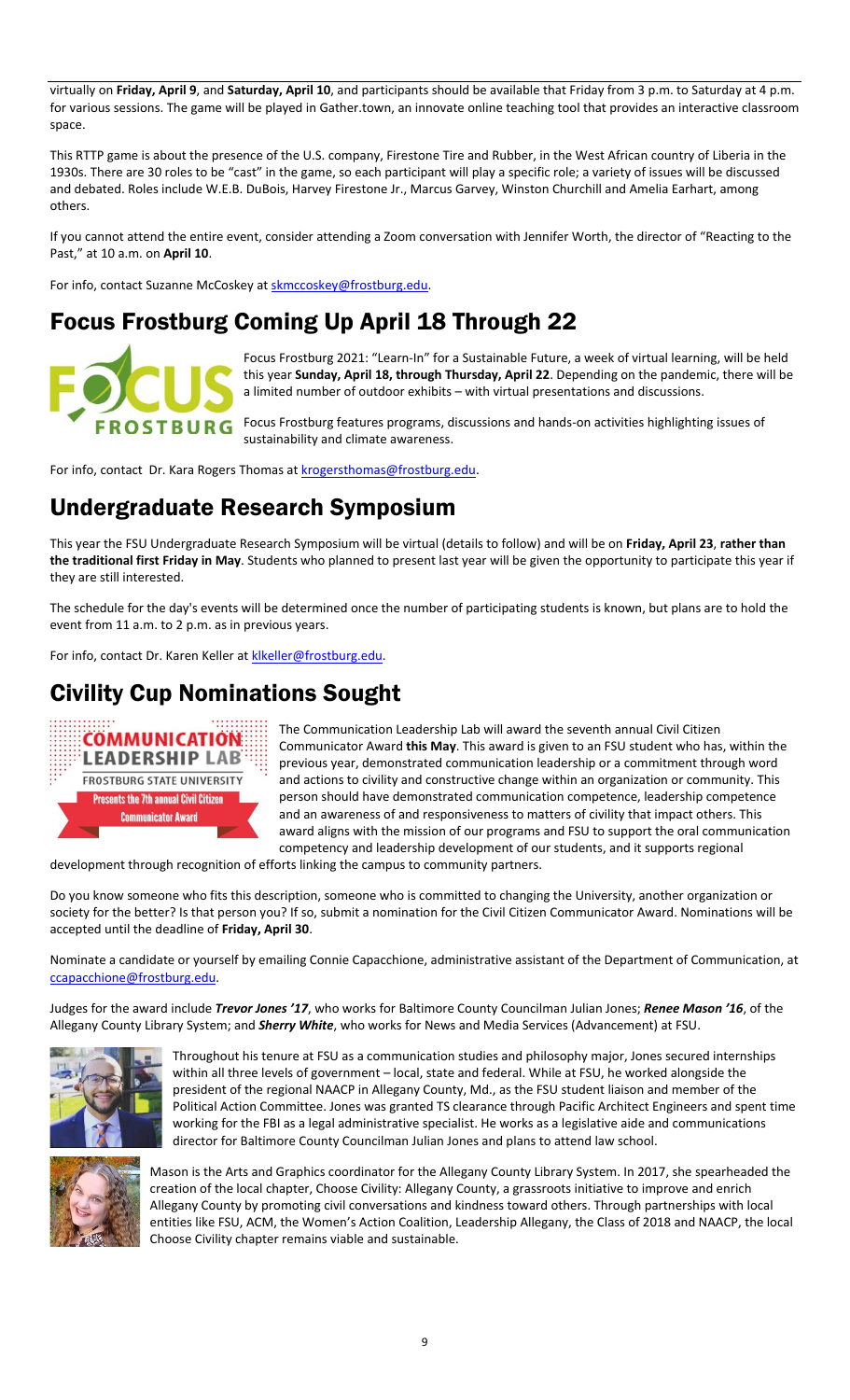

With more than 25 years of experience in communication and media, White is a writer/digital communication specialist at FSU. While she began her career writing and editing for companies such as Simon and Schuster, Houghton Mifflin and Pearson Education, White's interests and career have evolved toward graphic and website design. She is pursuing a graduate certificate in user experience/user interface design from the University of Baltimore.

For info regarding the award or nomination process, contact Dr. Elesha L. Ruminski, professor of Communication Studies and coordinator of Leadership Studies and the Communication Leadership Lab, a[t elruminski@frostburg.edu.](mailto:elruminski@frostburg.edu) A panel of reviewers external to the Department of Communication will rank and determine the award winner, and public announcement will be made **later in May**. Each award winner's name is etched on the Civility Cup, which is displayed in the Department of Communication. In addition to this public recognition, a formal certificate of acknowledgement will be given to the student who receives this honor.

#### Jobs

# CES Is Hiring for the Fall

Do you want an opportunity to work with amazing, professional artists from across the country and around the world? Join the CES Student Production Team!

CES is hiring for the positions of box office customer service. Team members work in the Lane University Center box office throughout the week and serve as front-of-house staff on performance days.

To apply online, go to [https://frostburg.campuslabs.com/engage/submitter/form/start/19689.](https://frostburg.campuslabs.com/engage/submitter/form/start/19689)

# Be Part of FSU's Summer Camps and Conferences Program

Consider being part of the team for FSU's thriving Summer Camps and Conferences program. Coach Wootten's Basketball Camp, Camp Hope, Brit-Am Soccer Academy, the Washington Metropolitan Association of Chinese Schools and many other groups call FSU their summer home.

The position includes room and board. More applications are received each summer than there are positions (15 total), but all are welcome to apply. After an initial offer is made, the summer position is contingent on passing a criminal background check. The work varies, and the position requires someone who can think on their feet to solve problems. Hours are not regular.

An online application is available a[t http://www.frostburg.edu/admin/confer/conferences-and-events-staff-application](http://www.frostburg.edu/admin/confer/conferences-and-events-staff-application) and you can submit it there. For info, contact Tim Arnold, director of Conferences and Events, in Hitchins 322, at [tparnold@frostburg.edu](mailto:tparnold@frostburg.edu) or at 301-687-4021. The deadline for applications is **Friday, April 9**.

Due to COVID-19, a final decision on a summer camps season for 2021 has not been determined, and an offer of employment only stands if summer camps are allowed.

# Summer Positions Available – Tutor/Counselors

Upward Bound seeks tutor/counselors for its summer residential program on FSU's campus. Upward Bound is a federally funded program that encourages qualified Allegany County high school students to seek education beyond secondary school. The summer residence program provides the main focus and furnishes students with a sample of the college experience. The five-week program runs **from Sunday, June 13, through Friday, July 23**, and the three-week program **from Sunday, June 13, through Friday, July 9** (tentative dates), and includes one week of training. The salary for the three-week tutor/counselor is \$1,250 plus room and board and for the five-week tutor/counselor is \$2,100 plus room and board. Applicant review will begin immediately. The deadline to apply is Thursday, April 15. For info, contact the Upward Bound office at 301-687-4994, emai[l esteele@frostburg.edu](mailto:esteele@frostburg.edu) or visit the Upward Bound website a[t www.frostburg.edu/upwardbound.](http://www.frostburg.edu/upwardbound) 

Due to COVID-19, a final decision for summer has not been determined, and an offer of employment only stands if Upward Bound will be residential rather than virtual.

# Internships

# FSU Virtual Career and Internship Fair



FSU will host its Career and Internship Fair virtually on **Wednesday, March 24**, from 11 a.m. to 2 p.m. through Handshake. Attend a group or one-on-one sessions with one of the 30+ employers looking for FSU students. Click on any of the emails sent to your FSU student email account from Handshake or go t[o https://frostburg.joinhandshake.com](https://frostburg.joinhandshake.com/) to register and join the fair. For info, call 301-687-4403, email *careerservices@frostburg.edu* or stop by the Career and Professional Development Center in Pullen 110.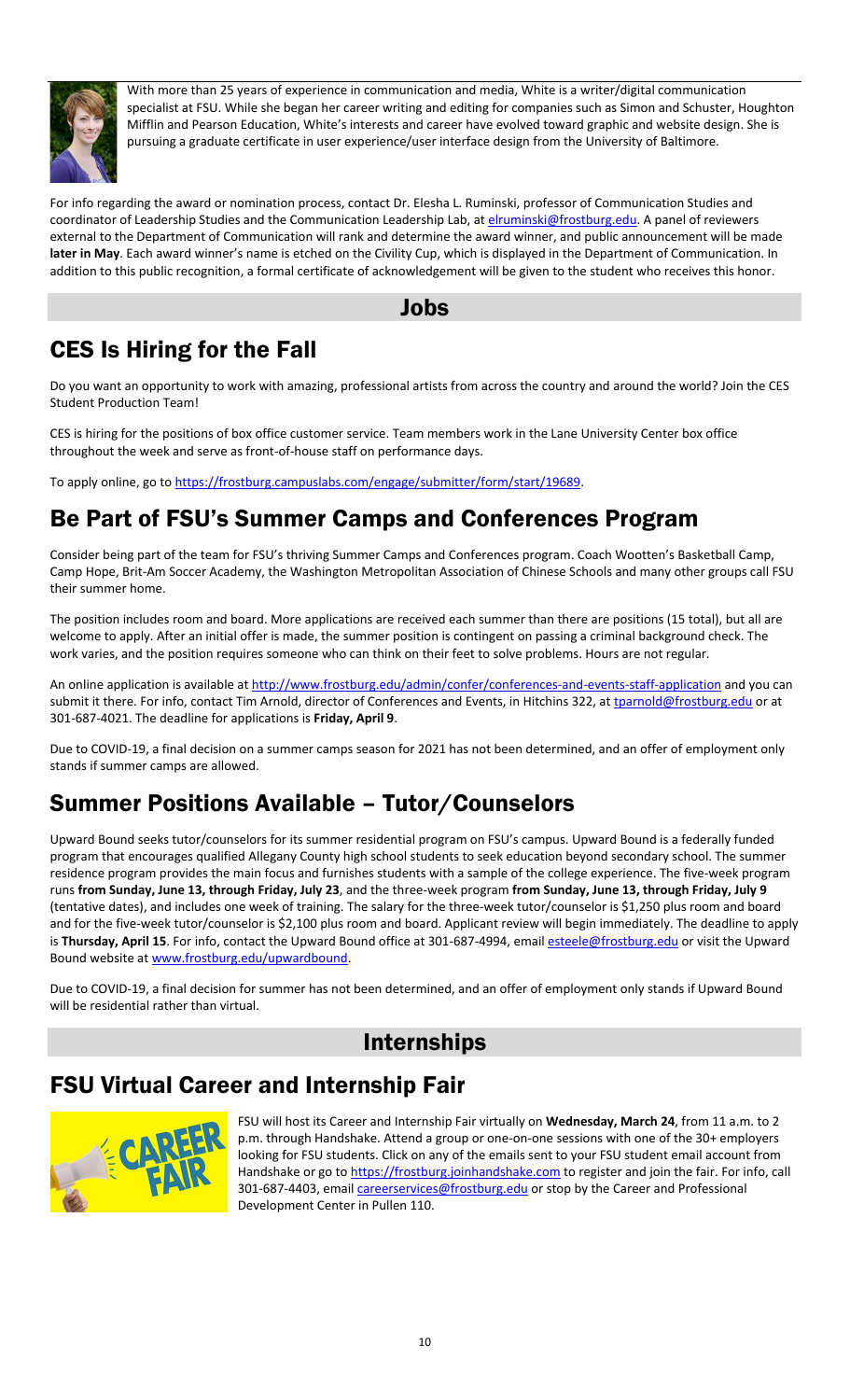# FSU-TV3 and 'The Bottom Line on Air'

# FSU-TV3 to Air Dr. Scott Rieker's 'Some Fruits of COVID'

#### Performance Also Available on YouTube



The Department of Communication and FSU-TV3 are collaborating with the Department of Music to livestream select performances to YouTube. Student intern *Shana Thomas*, with assistance from cable channel manager *Melanie Lombardi* and department chair *Dr. Keith Terry*, streamed the Faculty-Guest Artists Series performance with *Dr. Scott Rieker*, "Some Fruits of COVID," that was held on Feb. 26. To watch it, log on to [https://youtu.be/zT-ilHrhYFQ.](https://youtu.be/zT-ilHrhYFQ) The performance will air on FSU-TV3 **Monday, March 22**, at 7 p.m.

# This Week on 'The Bottom Line on Air'



The Bottom Line, FSU's independent student newspaper, and FSU-TV3, FSU's educational access channel, will air their weekly news broadcast show on **Wednesday, March 24**, at 8 p.m. The 30-minute show will be available on Facebook, YouTube and basic Comcast cable channel 3. The show is hosted by student *Claire Sullivan*, associate produced by student *Cassie Conklin* and executive produced by *Melanie Lombardi*, cable channel manager.

FSU's Student Government Association will hold its elections on **Wednesday, March 24**, and **Thursday, March 25**, and for the first time in nearly a decade, there is a contested race for president and vice president.

Join "The Bottom Line on Air" as both sets of candidates, *Ariyana Ward* and *Ismerai Reyes*, and *Delanie Blubaugh* and *Michael Hollingsworth*, are interviewed about their platforms and proposed initiatives. Additionally, "The Bottom Line on Air" will check in with Paparazzi Perfect, a student organization that has found ways to persevere through an unusual semester.

Watch the show on FSU-TV3's YouTube page at <https://www.youtube.com/channel/UCBYNZFo1rDZdpNzDL1ruREQ>, the channel's Facebook page a[t https://www.facebook.com/FSUTV3](https://www.facebook.com/FSUTV3) or the FSU-TV3 website at [https://www.frostburg.edu/fsu-tv3/programming](https://www.frostburg.edu/fsu-tv3/programming-information/programming.php)[information/programming.php.](https://www.frostburg.edu/fsu-tv3/programming-information/programming.php)

To stay connected with The Bottom Line, go t[o www.thebottomlinenews.com](http://www.thebottomlinenews.com/) or find it on Twitter at [@BottomLineTBL.](https://twitter.com/BottomLineTBL)

### UCM

# Upcoming Events

**Holy Week Devo Word From Chaplain Cindy**. Chaplain Cindy will provide a short devotional about each day of Holy Week, **Sunday,**  March 28, through Sunday, April 4. For info, email *c.zirlott@frostburg.edu.* 

**Campus-wide Easter Egg Hunt on April 4**. This is open to the entire FSU community. You can exchange the found eggs from 1 to 6 p.m. at the CCM Newman Center. Come meet the new Catholic Campus Ministry director, *Mark Mergner*. Exchange eggs for prizes and enjoy a cup of hot chocolate.

### Study Abroad

# Study Abroad: Start Planning Your Experience for Spring 2022!



**Bethany Bloom, Morocco, Fall 2019**

Join the Center for International Education for an information session to learn more about study abroad. Each virtual session takes place at 3:30 p.m. on the following **Fridays** throughout the semester: **April 2 and 16**.

Email Victoria Gearhart at *vmgearhart@frostburg.edu* to sign up for the session of your choice.

# Center for International Education to Hold Virtual Study Abroad Fair



Join the Center for International Education for its Virtual Study Abroad Fair **Tuesday, March 23, through Thursday, March 25**. A variety of live sessions, hosted by third-party program providers, FSU partner institutions and more, will be scheduled each day through Microsoft Teams.

Connect with different campus offices and departments to learn more about preparing for a study abroad experience.

The final schedule of events is posted on the Study Abroad webpage at [https://www.frostburg.edu/academics/study-abroad.php.](https://www.frostburg.edu/academics/study-abroad.php)

For info, contact the Center for International Education at 301-687-4714 or [vmgearhart@frostburg.edu.](mailto:vmgearhart@frostburg.edu)